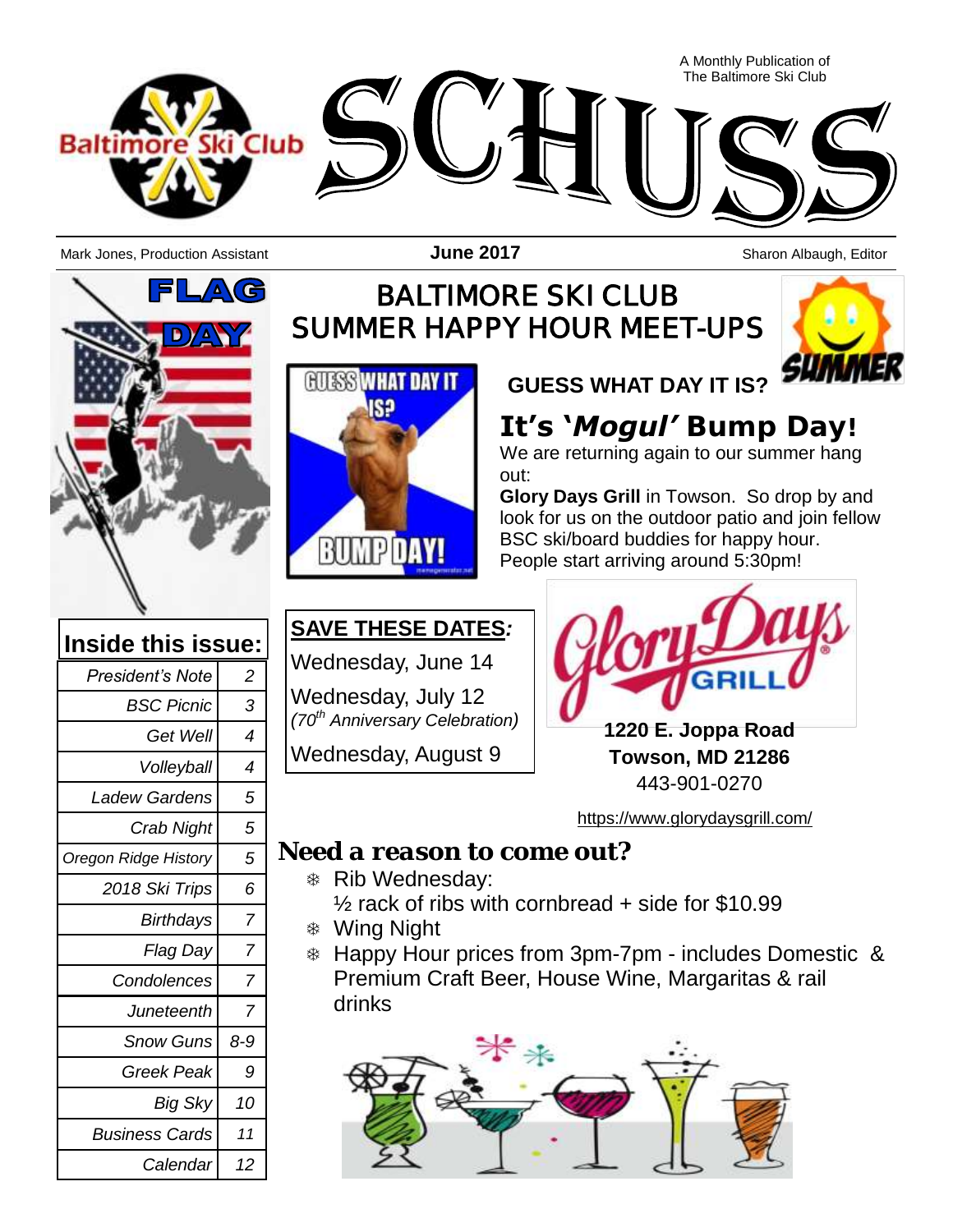#### **BALTIMORE SKI CLUB 2015-16 Executive Council**

#### **Officers**

**President: Mike Jones** (h) 410-282-6695 E-mail: skidobeedo@aol.com

**Vice-President: Beth Muscedere** (w) 410-468-2136 E-mail: bethskis@comcast.net

**Treasurer: Mark Jones** (h) 410-284-6264 E-mail: schusseditor1@verizon.net

**CorrespondingSecretary:** OPEN (h) (w) Email:

**Recording Secretary: Joe Herbert** (h) 410-252-1895 (w) 410-649-7171 E-mail: jherbert@bccenter.org

#### **Directors**

**Business: Chris Rose** (h) 410-252-7839 (w) 410-821-7769 E-mail: chrisrose20@gmail.com

**Communication: Jocelyn Curtis** (h) 410-239-8425 E-mail: [jocelyncurtis@comcast.net](mailto:jocelyncurtis@comcast.net)

**Membership: Myron Oppenheimer** (h) 410-653-9034 E-mail: myronopp@comcast.net

**Programs/Mtgs.: LuAnn Snyder** (h) 717-741-0085 (w) 410-716-7079 E-mail: luann.snyder@sbdinc.com

**Trips: Dave Karczmarek** (h) 410-612-9918 E-mail: BSCdavek@gmail.com

**Special Interests: Christopher Pukalski** (h) 410-292-6656 E-mail: Christopher.pukalski@hotmail.com

#### **Blue Ridge Reps**

**Joe Mihalovich:** (h) 410-592-9193 E-mail: uncle\_mal@comcast.net **Bruce Eichen:** (h) 410-729-8697 E-mail: btoysarefun@aol.com

#### **Committee Chairs**

**Membership: Sharon Albaugh & Mark Jones** (h) 410-284-6264 E-mail: schusseditor1@verizon.net

**Schuss: Sharon Albaugh** (h) 410-284-6264, (c) 410-960-9709 E-mail: schusseditor1@verizon.net

**Webmaster: Mike Cohen** (h) 410-663-8858 E-mail: ski\_bot@earthlink.net

**Euro/Western Chair: Eileen Karczmarek** (w) 443-997-8746 Email: ekarczmarek@jhu.edu

**Euro/Western Finance: Alan Leberknight** (h) 410-592-2058 E-mail: ajleber@yahoo.com

**Eastern Trips Chair** : **John Landon** H/W: 410-876-6638 john@landongraphics.com

**Eastern Finance: Bob Sanford** (h) 410-825-6959 E-mail: boborstu@aol.com



### PRESIDENT'S MESSAGE

By Mike Jones

Summer is less than a month away and as hard as it may be to believe winter is still hanging around in parts of this country. If you didn't have enough skiing this year, fear not, some of our western resorts will reportedly still be open up to the Fourth of July.

Again, the Trips Committee has put a fantastic schedule together for next year's ski season. Lodging for all of the western trips will be slope-side or a very short walking distant to the chair lift. On the east, we will have 2 weekends and 1 week-long trip. As in previous years, you can begin placing deposits for all trips at our upcoming picnic. If you cannot make the picnic, you can give/mail your check to a friend (other than the trip leader or assistant for the trip) who will be attending.

This year, we had just enough people apply for leader and assistant positions to cover the number of planned trips. In the future, we will need more leaders and assistants to step forward if we want to expand our schedule. I hope you will consider taking on this responsibility so that our club will be able to grow.

This is an all-volunteer organization. There are no paid positions. Thus, I'm still looking for that special volunteer that will become the corresponding secretary for our club. Let me know if you are interested and I will go over the duties with you.

I hope to see you at our picnic. I plan to help with the grilling if my trip leader duties allow. If you cannot make the picnic, I hope to see you at one of our happy hours or at one of the other activities that we'll be having this summer. Stay cool, Mike.

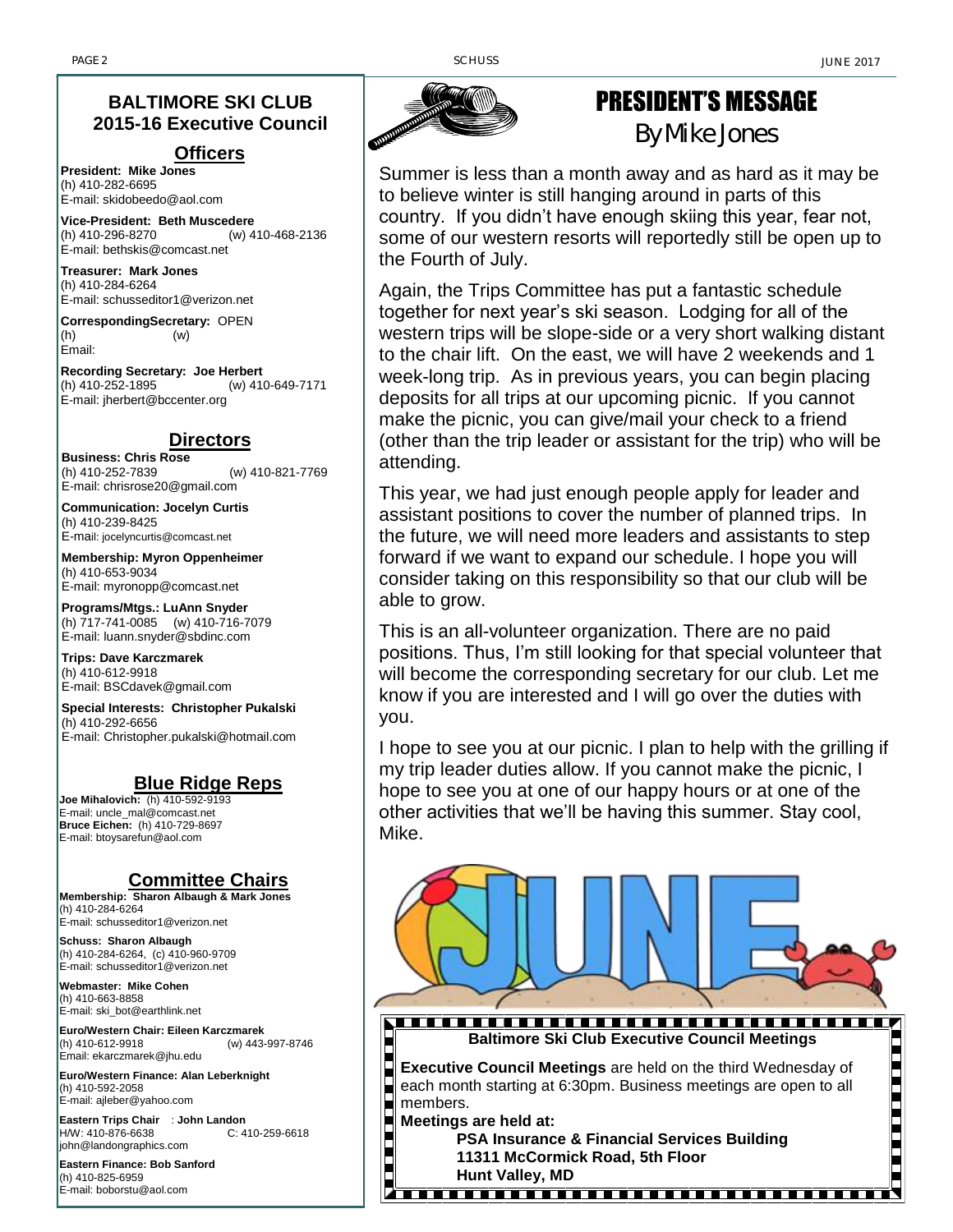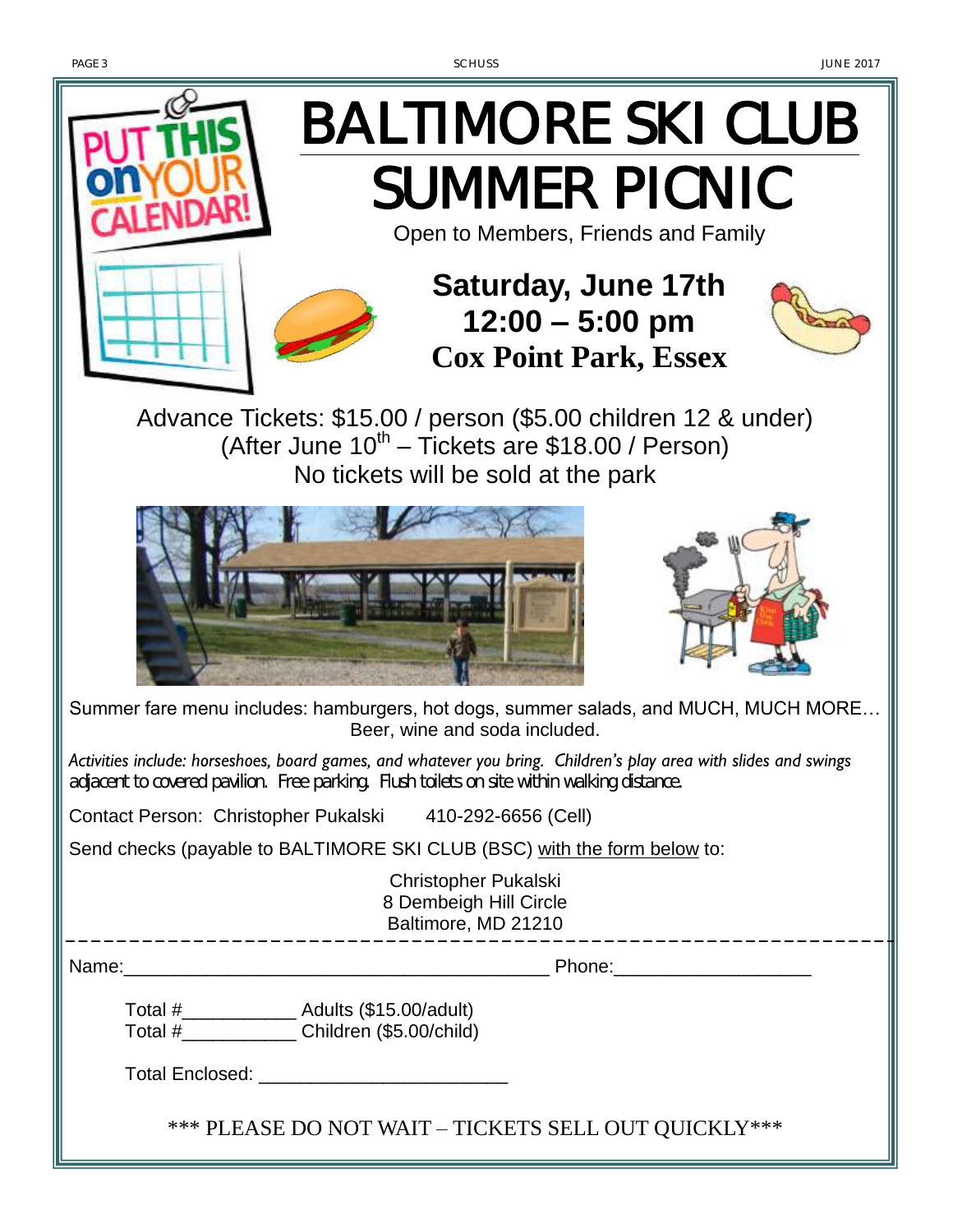

*Your Friends in the Baltimore Ski Club Wish you a Speedy Recovery* 

On April 26th long-time BSC member Jack Lorenz suffered a heart attack and spent a week in

Howard County General Hospital. He is recovering and taking all kinds of medicine. It was a surprised. He was at his general practitioner at 9 in the morning. She called 911 and had him transported to the hospital. By 10am he was being operated on for a blocked artery. He's happy to be still here and is looking forward to the summer activities.





# Summer **VOLLEYBALL!**

*Come join the ski club on Wednesday nights this summer at Oregon Ridge Park. It's a great way to keep those ski legs in shape! We start around 6:45 and play until dark. It's coed and no experience is necessary. Our court is set up on the lawn, so wear a sturdy pair of tennis shoes. First night will be May 10th. Come and join the ski club's longest continuously running activity (other than skiing!).*

*Directions: Beltway to I-83 north to Shawan road (Hunt Valley). Take westbound exit (2nd ramp). Turn left at first traffic light (Beaver Dam road/ Cuba road). Stay left on Beaver Dam road approx ¼ mile to park entrance on right.*

Please email me and I will add you to our weekly (in season) notices. dsimmons72@msn.com

Dick Simmons 410-409-5552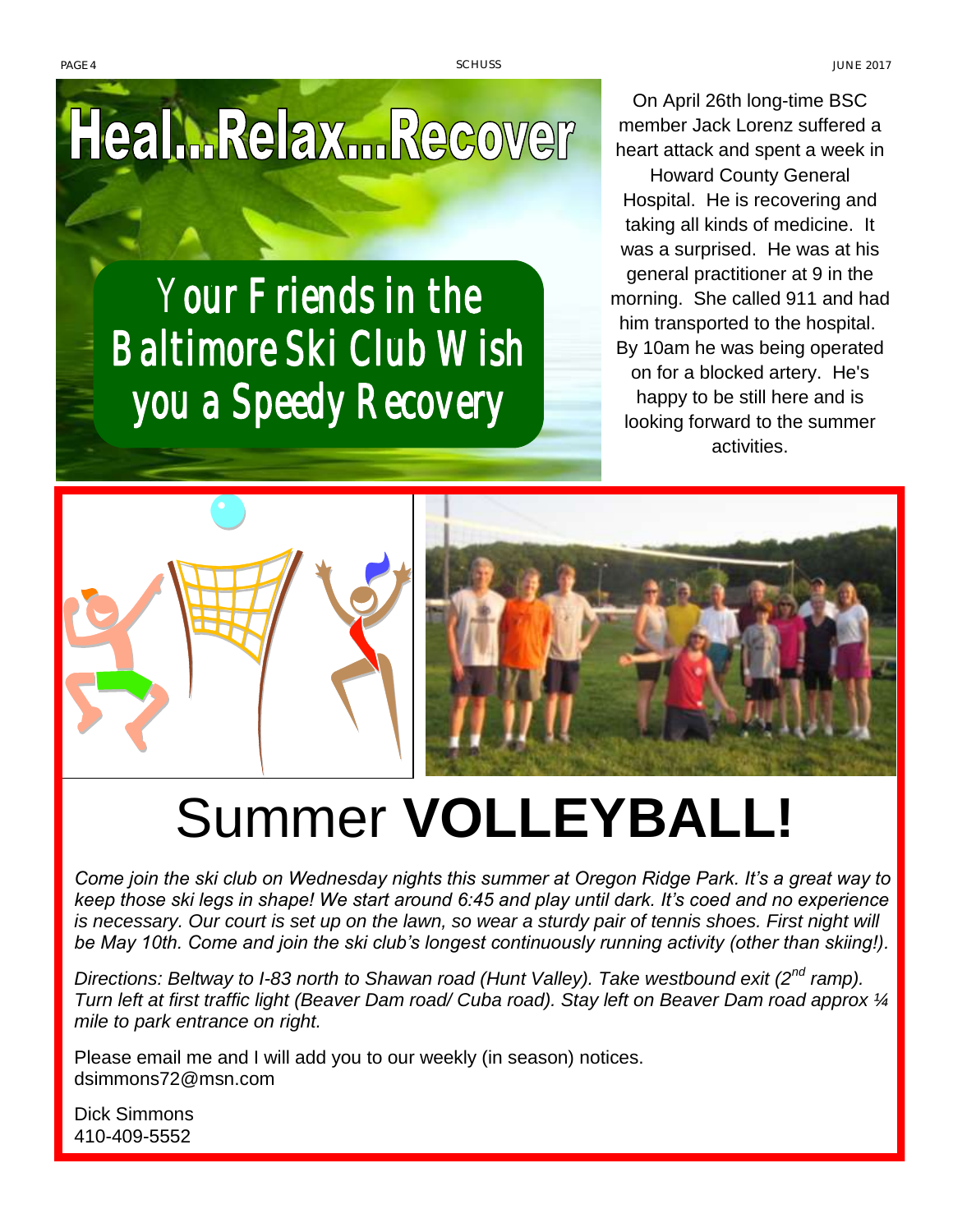

*Let's get together with BSC members at*

*Ladew Topiary Gardens for an Outdoor Concert Sunday – July 9, 2017 from 6-8 Featuring the acoustic music of: Charm City Junction*

This local quartet will get you grooving with their Old-time rhythms, foot-stomping Irish melodies, and hard-driving Bluegrass. Music video preview at: <http://www.charmcityjunction.com>

Picnics, blankets, and chairs are welcome, but please no pets, alcohol or athletic equipment. Food and refreshments, including alcoholic beverages, are available for purchase. For more info and directions: http:// www.ladewgardens.com RSVP: Jocelyn Curtis 410-239-8425

Concert tickets must be purchased at the entrance to Ladew Topiary Gardens. Summer concerts are held in the Great Bowl from 6 - 8 pm. Admission includes the gardens: Adults \$15, Seniors (62+) and Students \$13, Children (12 & under) \$5, Children under 2 are Free, Ladew Members \$7



**6:00 PM** 6 large crabs – one cup of crab soup and one ear of corn and soft drinks for \$32 plus tip and tax. Additional

**CRAB NIGHT Tuesday, June 13**

At the Pikes Diner -

912 Reisterstown Road Baltimore, MD 21208 – 2.5 miles south of the Reisterstown Road Exit on 695 or 2.5 miles above Northern Parkway on Reisterstown Road.

Please RSVP (or contact for more info) - Myron Oppenheimer at 443-253-4413 or [myronopp@comcast.net.](mailto:myronopp@comcast.net) We need an approximate number for crowd management.

Myron M Oppenheimer 443-253-4413 [myronopp@comcast.net](mailto:myronopp@comcast.net)



### **Dedication of Oregon Ridge Slated High Atop Chair Lift**

By William Tanton (The Evening Sun printed January 9, 1964)

Although it has been open for three weeks and already has had more than 10,000 skiers speed down its slopes, the new Oregon Ridge ski area near Cockeysville will be officially dedicated at noon Sunday with a unique ceremony high aloft the 2,000- footlong chair lift. United States Senator Danial Brewster and Spiro T. Agnew, Baltimore County Executive, will take part in the dedication ceremonies.



**Ribbon Cutting Carded...**A huge ribbon will be strung across the major ski slope at Oregon Ridge from the top of the chair lift towers to a tree on the other side. Brewster and Agnew will be carried up the slope on the chair lift and will snip the ribbon when they get to the top. Bob Lumpe and Mike

Harroun, managers of the area, stress the fact that the ceremonies will in no way interfere with the regular skiing in progress at the time.

**Pleased with Response...**Cooper Walker, the president of the private Maryland Company developing Oregon Ridge. Says he is "more than pleased" with the way things have gotten started at the

new facility in Worthington Valley. "The public acceptance of this place has been wonderful", he says. "Last Sunday we had about 1,000 skiers, our usual Sunday crowd.

**Ski Lodge Near Complete...**There is still some work going on at Oregon. Everything except one tow rope is now operational and by the end of the week the ski lodge interior will be completed.

At the dedication Sunday, Walker will discuss the long-range planning to transform Oregon Ridge into a year-round recreation area. After the ceremonies, there will be demonstrations on the slopes by Oregon Ridge ski school instructors, under Harroun, and by members of the ski patrol, headed by Jack Hawthorne.

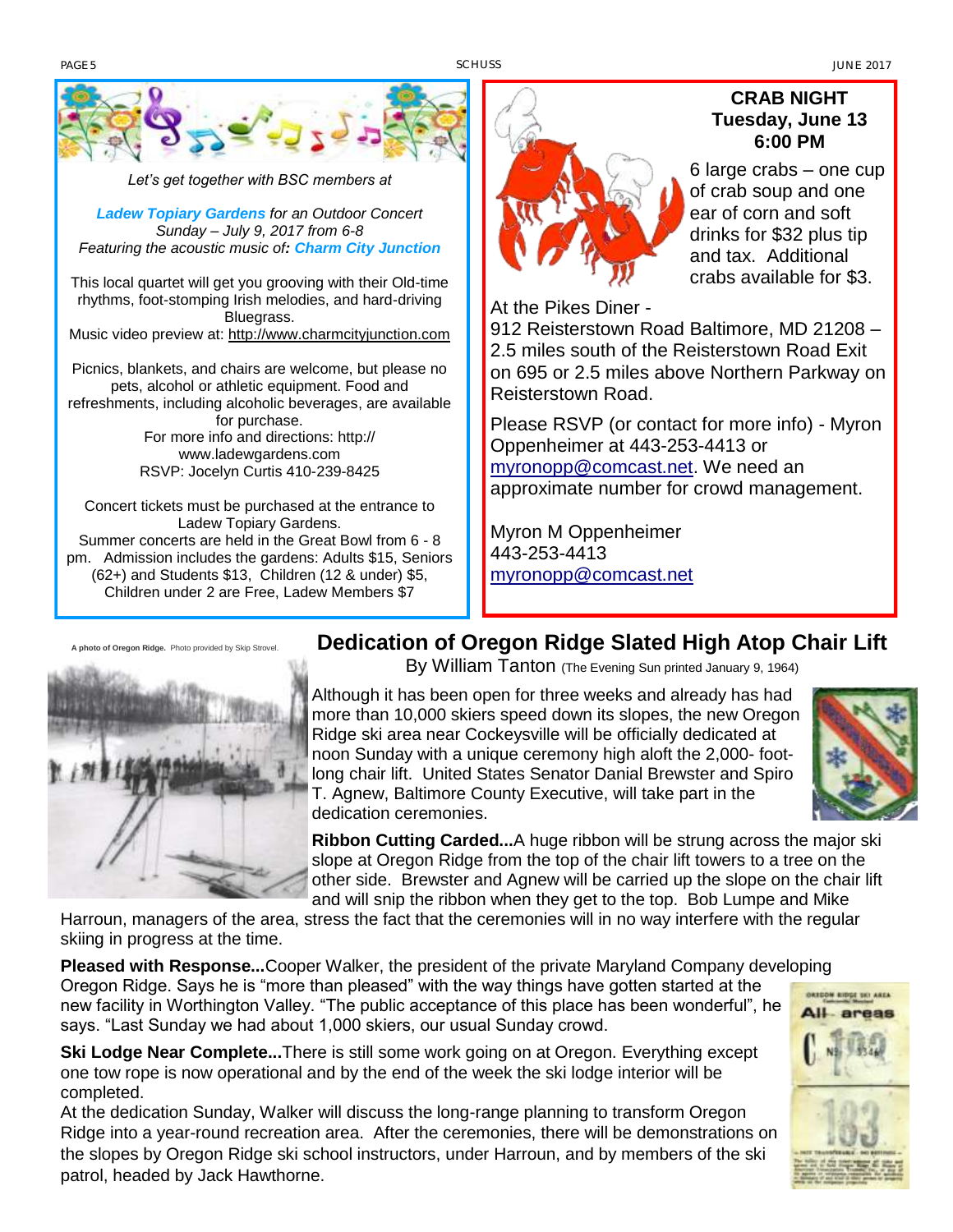### **Baltimore Ski Club 2018 Trips**

| <b>Destination</b>                                                  | <b>Date</b>                                    | Leader                                                                               | <b>Assistant</b>                                                                         |  |
|---------------------------------------------------------------------|------------------------------------------------|--------------------------------------------------------------------------------------|------------------------------------------------------------------------------------------|--|
| Local                                                               | Dec.-Mar.<br><b>Weather Permitting</b>         | Phone tree / Meet-up                                                                 |                                                                                          |  |
| <b>GREEK PEAK</b><br>New York                                       | Jan 12-Jan 14<br>Fri-Sun<br><b>MLK Holiday</b> | <b>Jeff McBride</b><br>410-365-5439<br>Jmcbride@eblengineers.com                     | <b>Rick Todd</b><br>$(C)$ 443-465-1388                                                   |  |
| <b>BIG SKY</b><br>Montana                                           | Jan 20-Jan 27<br>Sat-Sat                       | <b>Mark Jones</b><br>410-284-6264<br>Schusseditor1@verizon.net                       | Joe Mihalovich<br>(h) 410-592-9193<br>uncle_mal@comcast.net                              |  |
| <b>WHISTLER-BLACKCOMB</b><br><b>British Columbia</b><br><b>BRSC</b> | Feb 3-Feb 10<br>Sat-Sat<br>(Tentative)         | <b>Jocelyn Curtis</b><br>410-239-8425<br>jocelyncurtis@comcast.net                   | John Landon<br>410-259-6618<br>john@Landongraphics.com                                   |  |
| <b>TELLURIDE</b><br>Colorado                                        | Feb 10-Feb 17<br>Sat-Sat                       | <b>Joe Herbert</b><br>410.252.1895<br>jherbert@bccenter.org                          | Eileen Karczmarek<br>(H) 410-612-9918<br>(C) 443-243-8541<br>Ekarczmarek@jhu.edu         |  |
| <b>ASPEN/SNOWMASS</b><br>Colorado                                   | Feb 17-Feb 24<br>Sat-Sat<br><b>Pres Week</b>   | <b>Christopher Pukalski</b><br>410-292-6656 cell<br>christopher.pukalski@hotmail.com | <b>Myron Oppenheimer</b><br>(H) 410-653-9034<br>(C) 443-253-4413<br>myronopp@comcast.net |  |
| <b>SEVEN SPRINGS</b><br>Pennsylvania                                | Feb 23-Feb 25<br>Fri-Sun                       | <b>Chris Rose</b><br>443-798-7327<br>Chrisrose20@gmail.com                           | <b>Kathy Todd</b><br>(C) 443-465-1387<br>aureus1321@gmail.com                            |  |
| <b>STOWE (BRSC-East)</b><br>Vermont                                 | Mar 4-Mar 9<br>Sun-Fri                         | <b>Mike Jones</b><br>410.282.6695<br>Skidobeedo@aol.com                              | Dave Karczmarek<br>443-243-8540<br>bscdavek@gmail.com                                    |  |
| <b>MAMMOTH MOUNTAIN</b><br>California                               | Mar 17-Mar 24<br>Sat-Sat                       | <b>Bruce Eichen</b><br>410-729-8697<br>btoysarefun@aol.com                           | <b>Beth Muscedere</b><br>410-296-8270<br>bethskis@comcast.net                            |  |

ALL PRICES ARE ESTIMATED: All trips are subject to price adjustments due to potential airline fuel surcharge, increased security fees and airline ticket price fluctuations. Minimum trip deposits are \$250 for all trips.

#### **BSC Trips Cancellation Policy**

- 1. The Club does not intend to unduly penalize a trip participant who cancels from a BSC trip. However, other trip participants should not have to incur additional costs due to your cancellation.
- 2. Deposits and payments made toward the trip reservations being cancelled will be held until such time as a determination can be made that the Club or trip participants will not incur additional costs due to non-recoverable costs.
- 3. Non-recoverable costs are defined as those that are associated with the trip that due to contractual obligations cannot be recovered when the individual cancels his/her trip. Non-recoverable also include those costs associated with replacing a person or persons on a trip (i.e., name change charges on airline tickets, etc.) Refunds, if any, will be made based on the nonrecoverable involved plus a cancellation fee. Cancellation costs will not exceed the cost of the trip. Club cancellation fee will be dropped if non-recoverable costs exceed 50% of the trip cost.
- 4. Replacement of a trip participant by a trip participant is strictly prohibited. Only the Trip Leader or Assistant Trip Leader can replace a trip participant who is unable to go on the trip. The canceling trip participant may suggest a replacement candidate to the trip leader or assistant trip leader, however the canceling trip participant is responsible for the cancellation fee (if applicable) and any non-recoverable costs.
- 5. Be sure to know the cancellation dates in relation to the trip you select so that you can avoid monetary losses. The following cancellation policy in is effect in relation to BSC trips. NR=Non-recoverable costs

#### **Multi-Day Bus, Carpool or Flight trips:**

More than 125 days before departure - \$0 More than 110 days before departure - \$10 & NR More than 80 days before departure - \$25 & NR 80 days or less before departure - \$35 &NR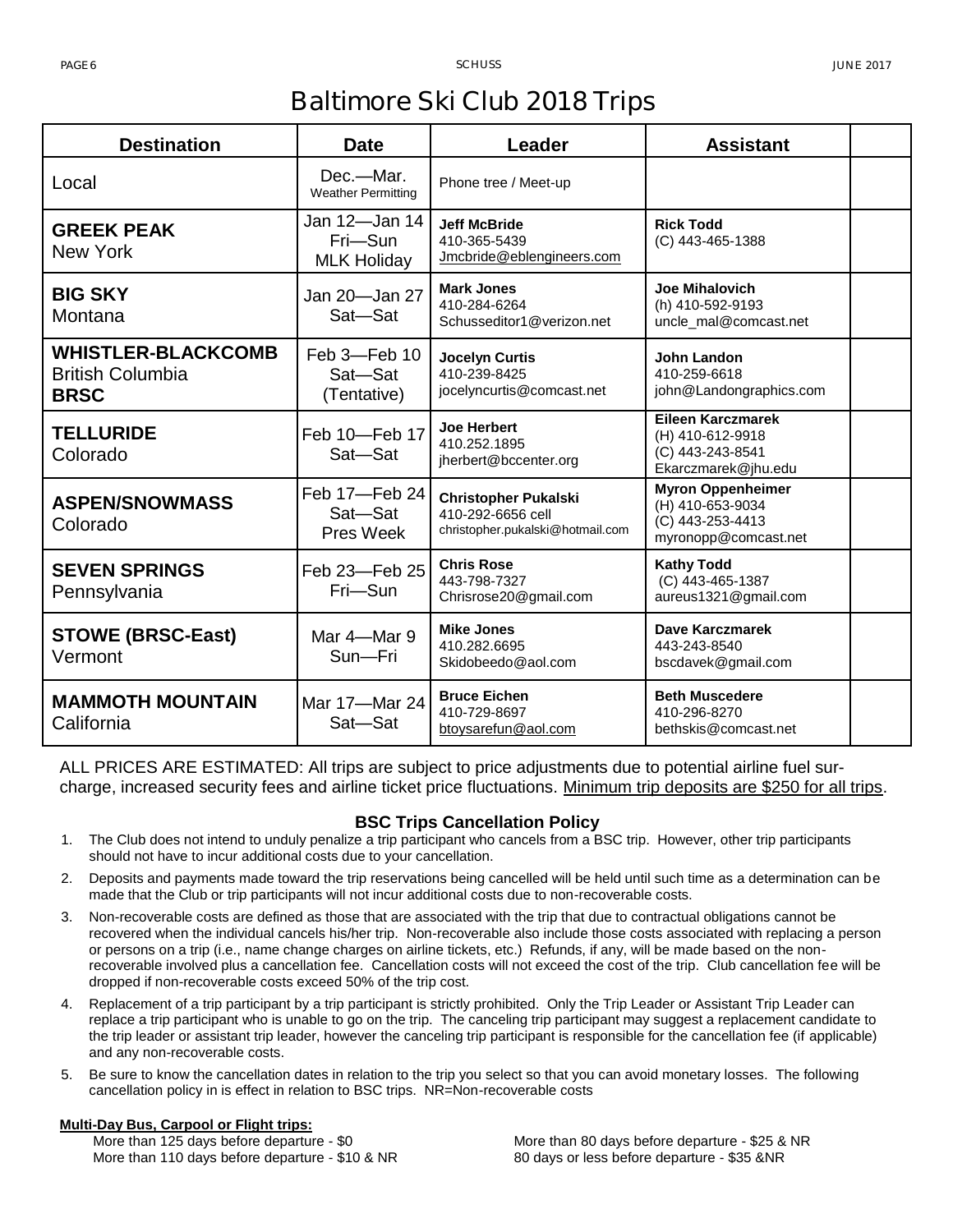#### Lappy Birthday! **June Babies** Mark Miller Andy Anders Catherine Jenkins Sharon Roche Larry Katz Colleen Clancy Joyce Roerink Maxine Cohen Bob King Marcel Roy Alison Crispell John Landon Vincent LaRosa Joe Saladini Paul Dodd William Ensor, Jr. Vivienne Lettsome Janet Serwint Alice Evans Bob Little Janet Stout

John Lorenz Edward Lowe

Don Marsteller



Eric Gates Nicole Glaeser John Grice Jr

> In the [United States,](https://en.wikipedia.org/wiki/United_States) **Flag Day** is celebrated on June 14. It commemorates the adoption of the [flag of the](https://en.wikipedia.org/wiki/Flag_of_the_United_States)  [United States,](https://en.wikipedia.org/wiki/Flag_of_the_United_States) which happened on June 14, 1777, by [resolution](https://en.wikipedia.org/wiki/Flag_Acts_(United_States)) of the [Second Continental](https://en.wikipedia.org/wiki/Continental_Congress)  [Congress.](https://en.wikipedia.org/wiki/Continental_Congress)

The [United States Army](https://en.wikipedia.org/wiki/United_States_Army) also celebrates the [U.S.](https://en.wikipedia.org/wiki/U.S._Army_Birthdays)  [Army's Birthday](https://en.wikipedia.org/wiki/U.S._Army_Birthdays) on this date; Congress adopted "the American continental army" after reaching a consensus position in the Committee of the Whole on June 14, 1775.

In 1916, the president of the United States issued a proclamation that officially established June 14 as Flag Day; in August 1949, National Flag Day was established by an [Act of Congress.](https://en.wikipedia.org/wiki/Act_of_Congress) Flag Day is not an official [federal holiday.](https://en.wikipedia.org/wiki/Federal_holidays_in_the_United_States)

The Star-Spangled Banner Flag House in Baltimore, MD birthplace of the flag that inspired Francis Scott Key to pen his famous poem, has celebrated Flag Day since the inception of a museum on the property in 1927. The annual celebration commemorates the Star-Spangled Banner and its creator Mary Pickersgill.

*The Baltimore Ski Club Offers Heartfelt Condolences to Brad Schlegel On the recent loss of his mother.*

James Tooke Sophie Troy Peter Williams

**Anne E. "Betty" Schlegel** June 24, 1924 - May 21, 2017

Anne Elizabeth "Betty" Schlegel, R.N., 92, of Telford, passed away on May 21, 2017 at Lutheran Community at Telford. She was the wife of the late William F. Schlegel, who passed away in 1999, and with whom she was united in marriage on October 9, 1948 at Emmanuel Lutheran Church in Souderton, PA. Born June 24, 1924 in Hilltown Township, PA she was the daughter of the late Claude C. and the late Elizabeth E. (nee Schnabel) Ahlum. In addition to being a full-time mother and homemaker, she was a Registered Nurse for many years. Betty was an active member of Trinity Evangelical Lutheran Church in Lansdale, where she assisted in the resettlement of Vietnamese refugees, administered communion, sang in the church choir for over sixty years, and served on the Worship & Music Committee. Betty is survived by her children, W. Brad Schlegel, of Baltimore, MD, Reverend Beth A. Schlegel, of Dallastown, PA, and her grandson, David P. Stoverschlegel, of West Chester, PA. She was preceded in death by her son, David Brent Schlegel.

Juneteenth

# **Juneteenth History**

Juneteenth, also called Freedom Day and Emancipation Day, celebrates the abolition of [slavery](http://www.wincalendar.com/International-Day-Abolition-Slavery) in the United States. On June 19, 1865, Union soldiers arrived in Texas to deliver news that President Lincoln has issued the Emancipation Proclamation, freeing the enslaved. Although Lincoln's Proclamation was issued on January 1, 1863, it took nearly two and half years for word to travel from Washington to Texas. By then, Texas had amassed more than 250,000 slaves.

Since 1865, Juneteenth has been informally celebrated throughout the country however in 1980, Texas became the first state to recognize it as an official holiday. Shortly thereafter, other states also proclaimed the holiday. Today, Juneteenth is a celebration of African-American freedom, heritage and culture observed through songs, communal cookouts and parades.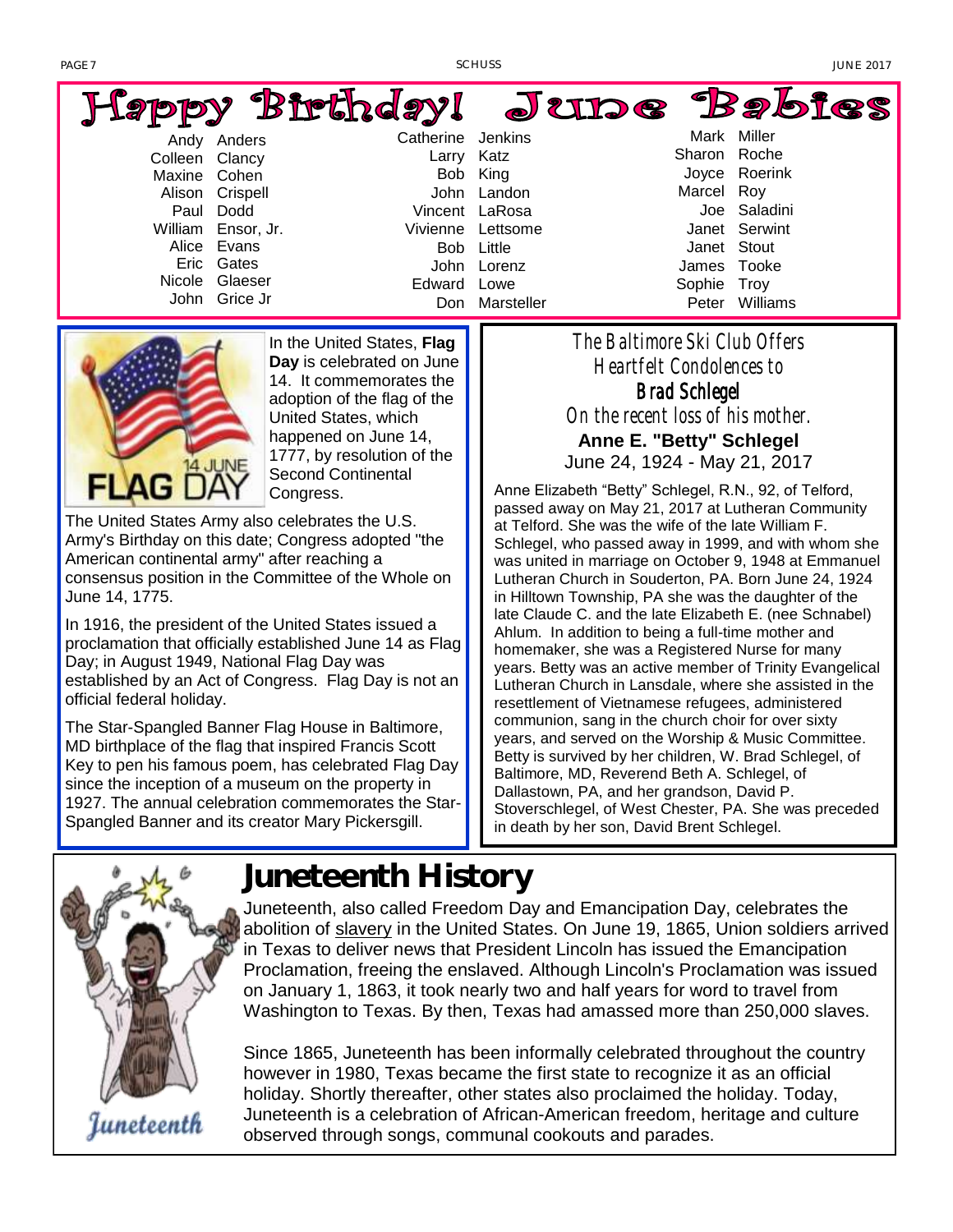### New "GREEN" Snow Guns



Vermont's ski slopes will stay white all winter, whether it snows or doesn't, thanks to brand-new snowmakers that are leaner, meaner and greener.

The state's new low-energy guns will use about 90 percent less energy – the equivalent of enough electricity to power 1,500 homes for a year – than the old models they're replacing.

Nearly 2,300 energy-efficient snowmakers will be replacing older snow gun models across the state because of a program that's helping

ski resorts make the swap. All over the Northeast, resorts are investing in snowmaking machines that require less energy to create the same amount of wintry fun.

"This is an opportunity to kind of in one swoop take advantage of the fact that if all of those ski areas in Vermont banded together, we can actually drive even better deals with manufacturers," said Kelly Lucci, spokeswoman for Efficiency Vermont, an energy-efficiency utility which chipped in \$5 million to resorts statewide, while resorts spent about \$10 million.

The utility's engineers did side-by-side testing on the various new snow guns and reported back to the resorts with the outcomes so they could decide which model worked best for their needs.

Sugarbush in Warren added 351 new snow guns this season through the program, allowing it to put out more and better quality snow at lower costs and energy use.

"It's great to have natural snow and we love that, but when we don't have that, we depend on putting out a good snow product for our guests so that they'll come," said Sugarbush spokeswoman Candice White, adding: "It's great to be able to make the quantity of snow that we can make and also the quality. The quality's gotten a lot better with these efficient guns."

In Maine, nearly every resort is moving to the low-energy snow guns so that they can be up and running for the December holiday week, if not much sooner.

In nearby New Hampshire, Loon Mountain Resort in Lincoln is installing 50 snowmaking hydrants on top of the 100 it installed last year, which it says will allow the resort to open more terrain earlier in the season and provide better snow throughout the winter. Bretton Woods is replacing old pipe with 35 new, high efficiency snow towers for more than \$300,000.

"Snowmaking technology has taken a huge leap forward in the past few years and the result shows in the short amount of time this ski area goes from a grass- covered trail, to a total winter scene," said Greg Sweetser, executive director of the Ski Maine Association.

Aside from snowmaking, resorts pumped money into lift improvements, terrain parks and trails. New Hampshire's Loon Mountain is expanding its terrain park for kids and Okemo Mountain Resort will give skiers and riders a more comfortable trip up the mountain on chilly days with its new six-person bubble chair lift with heated seats, which it says is the first of its kind in North America.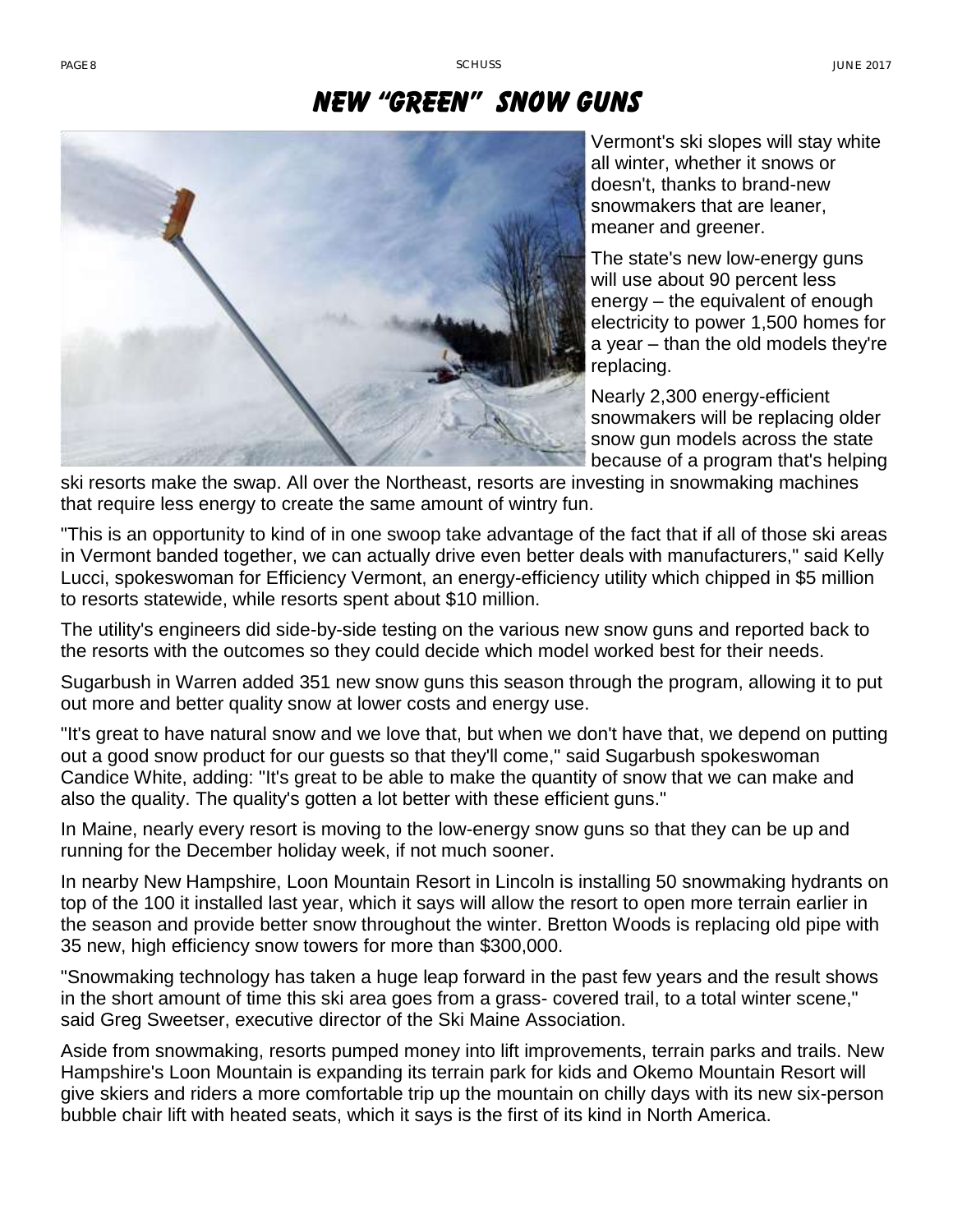# **Summer Solstice**

The Summer Solstice marks the beginning of the summer season in the Northern Hemisphere. On this day, the North Pole is tilted towards the Sun at the highest degree of angle. Places in the Northern Hemisphere experience the longest hours of sunlight throughout the year on this day. The history of the Summer Solstice is rooted in both ancient mysticism and nature.

### **Summer Solstice Facts**

- $\ddot{\varphi}$  On the Summer Solstice, the North Pole receives 24 hours of daylight, and the South Pole receives 24 hours of darkness.
- $\ddot{\varphi}$  Solstice comes from the Latin words for "Sun" and "to stop."
- $\ddot{\varphi}$  Many Native American tribes celebrated the Summer Solstice by holding "sun dances".
- $\ddot{\phi}$  On the summer solstice, the Earth's axis is tilted the most, up to 26°

### *Getting to Know* … GREEK PEAK, NY

**TREEK PEAK** 

Greek Peak Mountain Resort, [central New York's largest ski resort](http://greekpeak.net/) was founded in 1958 and has remained at the leading edge of the ski industry with thirty-three trails, six aerial lifts, two surface lifts, beginners' slope, and terrain parks. The four-season resort is located in New York's scenic Finger Lakes region, conveniently just minutes from Interstate I-81. Under new ownership, the mountain has received some additions including: a new quad chairlift, Trax Pub and Grill restaurant in the main lodge, new PB 600 groomer with Zaag attachment, new ski and board equipment in the rental shop and state of the art ski & board tuning facility.

Our beautiful "green" hotel, [Hope Lake Lodge,](http://hopelakelodge.com/) features 106 luxury condominium-style suites. Arcadia Village, located next to the hotel, offers additional lodging in units that are spacious with all the comforts of home.

Amenities at the resort include three restaurants, a world-class customized spa, a fitness center, and a 41,000-square-foot indoor water park. The Resort is positioned within 7,000 acres of state-protected land that is accessible by all residents and guests for cross country skiing, hiking, snowshoeing, and horseback riding. Additionally, Greek Peak Mountain Resort operates an [Adventure Center in New York](http://theoutdooradventurecenter.com/)  [State](http://theoutdooradventurecenter.com/) with a Mountain Coaster and 4 tandem zip lines operating year-round and a ten-lane winter snowtubing center. Greek Peak also features [Cascades Indoor Waterpark,](http://cascadesindoorwaterpark.com/) a year-round [indoor waterpark in](http://cascadesindoorwaterpark.com/)  [Upstate New York.](http://cascadesindoorwaterpark.com/)

**History:** In 1958, New York Gov. Averell Harriman conducted the Opening Day Ceremonies for a new ski area called Greek Peak. The governor called it a "first-class development" and predicted that it would "make a real contribution to skiing in New York State."

By 1960, two T-Bars had been built and construction began on the A-Frame Lodge. A young Al Kryger was commissioned to build Central New York's first chairlift in 1962. Greek Peak recognized the potential for skiing and led the industry in developing the concept of packaging and selling to local schools and

colleges. This philosophy, combined with early pioneering in snowmaking and night skiing, brought Greek Peak to the forefront of ski areas in the East.

In the early 1970s, Al Kryger had the foresight to begin planning for the next phase of Greek Peak's growth. He was instrumental in acquiring land adjacent to the ski area, and a Master Plan for a new recreational community was drawn. Over the years, the development of slope-side condominiums and townhouses has transformed Greek Peak from a ski area into a full-fledged regional destination ski resort and year-round recreational resort.



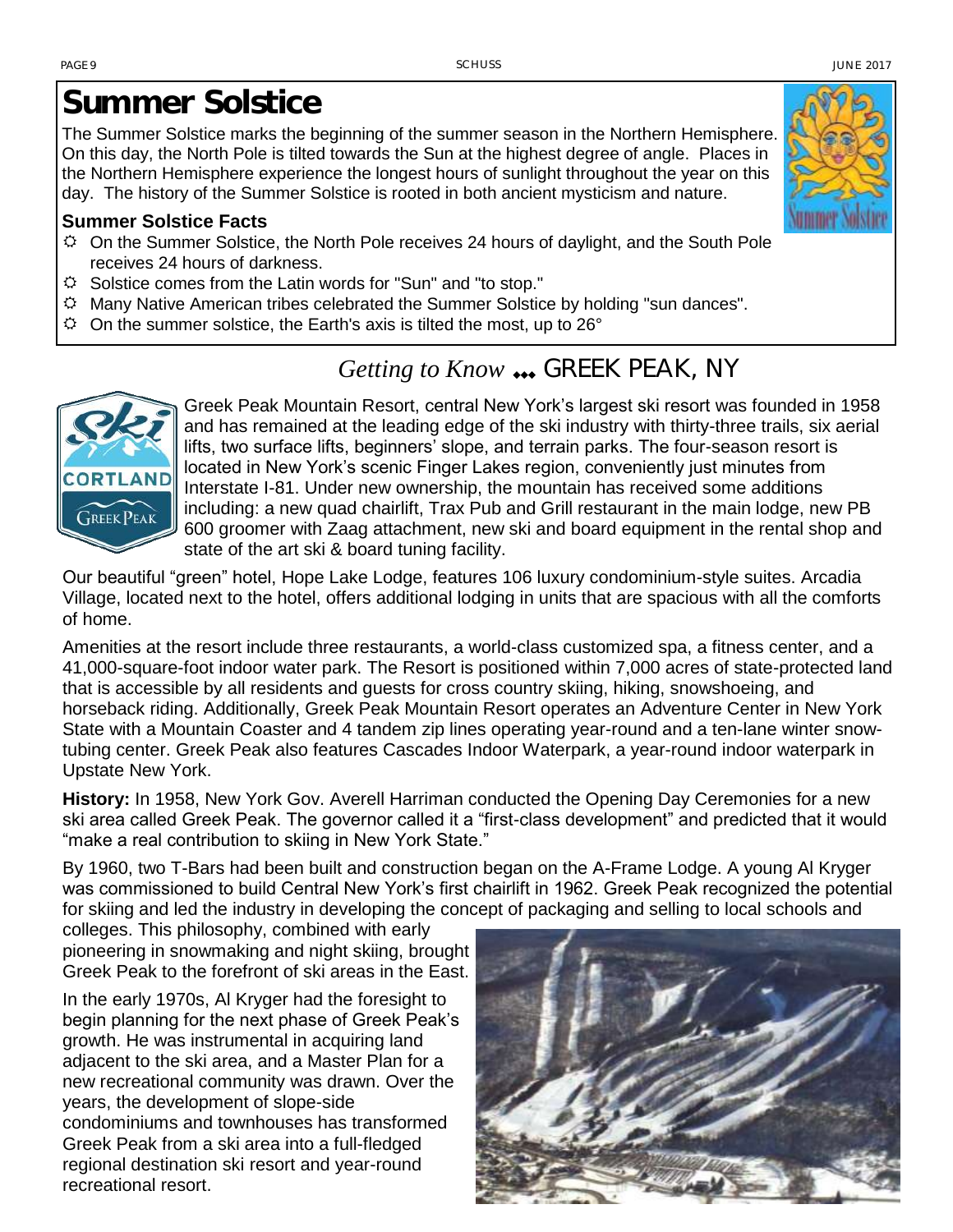### *Getting to Know* … Big Sky Resort



**Big Sky Resort** is a [ski resort](https://en.wikipedia.org/wiki/Ski_resort) located in southwestern [Montana](https://en.wikipedia.org/wiki/Montana) in [Madison County,](https://en.wikipedia.org/wiki/Madison_County,_Montana) an hour south of [Bozeman](https://en.wikipedia.org/wiki/Bozeman,_Montana) via [U.S.](https://en.wikipedia.org/wiki/U.S._Route_191)  [Highway 191](https://en.wikipedia.org/wiki/U.S._Route_191) in [Big Sky,](https://en.wikipedia.org/wiki/Big_Sky,_Montana)  [Montana.](https://en.wikipedia.org/wiki/Big_Sky,_Montana) Today, Big Sky Resort is the second largest ski resort in the United States in terms of acreage.

**RESORT HISTORY:** The resort was the vision of [NBC News](https://en.wikipedia.org/wiki/NBC_News) [anchorman](https://en.wikipedia.org/wiki/News_presenter) [Chet Huntley,](https://en.wikipedia.org/wiki/Chet_Huntley) a Montana native. Big Sky opened in December 1973 with a main base area at an [elevation](https://en.wikipedia.org/wiki/Elevation) of 7,510 ft [above](https://en.wikipedia.org/wiki/Sea_level#AMSL)  [sea level](https://en.wikipedia.org/wiki/Sea_level#AMSL) on the eastern face of Lone Mountain, 11,166 ft, the sixty-seventh highest mountain in Montana, and the seventh-highest mountain in the state outside of the Beartooth Range.

The first four lifts installed were the [gondola](https://en.wikipedia.org/wiki/Gondola_lift) and three [chairlifts.](https://en.wikipedia.org/wiki/Chairlift) The enclosed gondola carried four skiers per cabin and climbed 1,525 ft to 9,040 ft. The nearby *Lone Peak* triple chairlift provided the lift-served maximum of 9,800 ft, unloading at the bowl 1,366 ft beneath Lone Mountain's summit, providing a vertical drop of just under 2,300 ft. The "Explorer" double chair served novice terrain just above the base, and the *Andesite* double climbed the north face of adjacent Andesite Mountain to 8,700 ft. This lift was renamed *Ram's Horn* in 1978, and replaced with the *Ramcharger* [high speed](https://en.wikipedia.org/wiki/Detachable_chairlift)  [quad](https://en.wikipedia.org/wiki/Detachable_chairlift) in 1990. After its third season, [Boyne Resorts](https://en.wikipedia.org/wiki/Boyne_Resorts) purchased the resort in 1976, following Huntley's death from [cancer](https://en.wikipedia.org/wiki/Cancer) in March 1974 and the decision of owner [Chrysler Corporation](https://en.wikipedia.org/wiki/Chrysler_Corporation) to divest its [real estate](https://en.wikipedia.org/wiki/Real_estate) development assets.

The resort grew steadily over the following decades, adding lifts and more than tripling the terrain available for skiing and snowboarding. In the fall of 1995, Big Sky gained prominence with the installation of the *Lone Peak Tram*, built to take expert skiers to the summit of Lone Mountain at 11,166 ft to copious extreme treeless terrain. The tram substantially increased Big Sky's vertical drop to 4,180 ft. The minimum elevation was lowered further in the fall of 1999, with the addition of the *Lone Moose* triple chair with its base elevation of 6,800 ft at *Lone Moose Meadows*. This increased the ski area's total vertical drop to 4,350 ft, with the maximum continuous vertical drop increased to 4,100 ft from the top of the tram to the main base area.

In April 2000, [Boyne Resorts](https://en.wikipedia.org/wiki/Boyne_Resorts) announced that an estimated \$400 million in improvements would take place over the next ten years to the *Mountain Village* and the ski area. Later in 2000, the \$54 million Summit Hotel was completed, providing four-star, ski-in ski-out accommodations. In late 2007, the \$25 million Village Center Complex was opened, expanding the shopping, dining, and ski-in ski-out accommodation options.

In 2007, Big Sky expanded the skiing opportunities on the south face of Lone Peak with the addition of the new triple chair *Dakota Lift*, and access to the accompanying out-of-bounds side country, *Dakota Territory*. Gondola One was retired in the summer of 2008, dismantled due to the rising cost of repairs.

Big Sky's neighbor on its north boundary was [Moonlight Basin,](https://en.wikipedia.org/wiki/Moonlight_Basin) which merged with Big Sky Resort in October 2013.

In 2016, Big Sky Resort installed two brand new chairlifts as part of Big Sky 2025, a 10-year, \$150 million commitment to on-mountain improvements. Big Sky replaced the Lone Peak Triple in The Bowl with Powder Seeker, a six-seat high-speed chairlift with heated seats and blue bubble covers.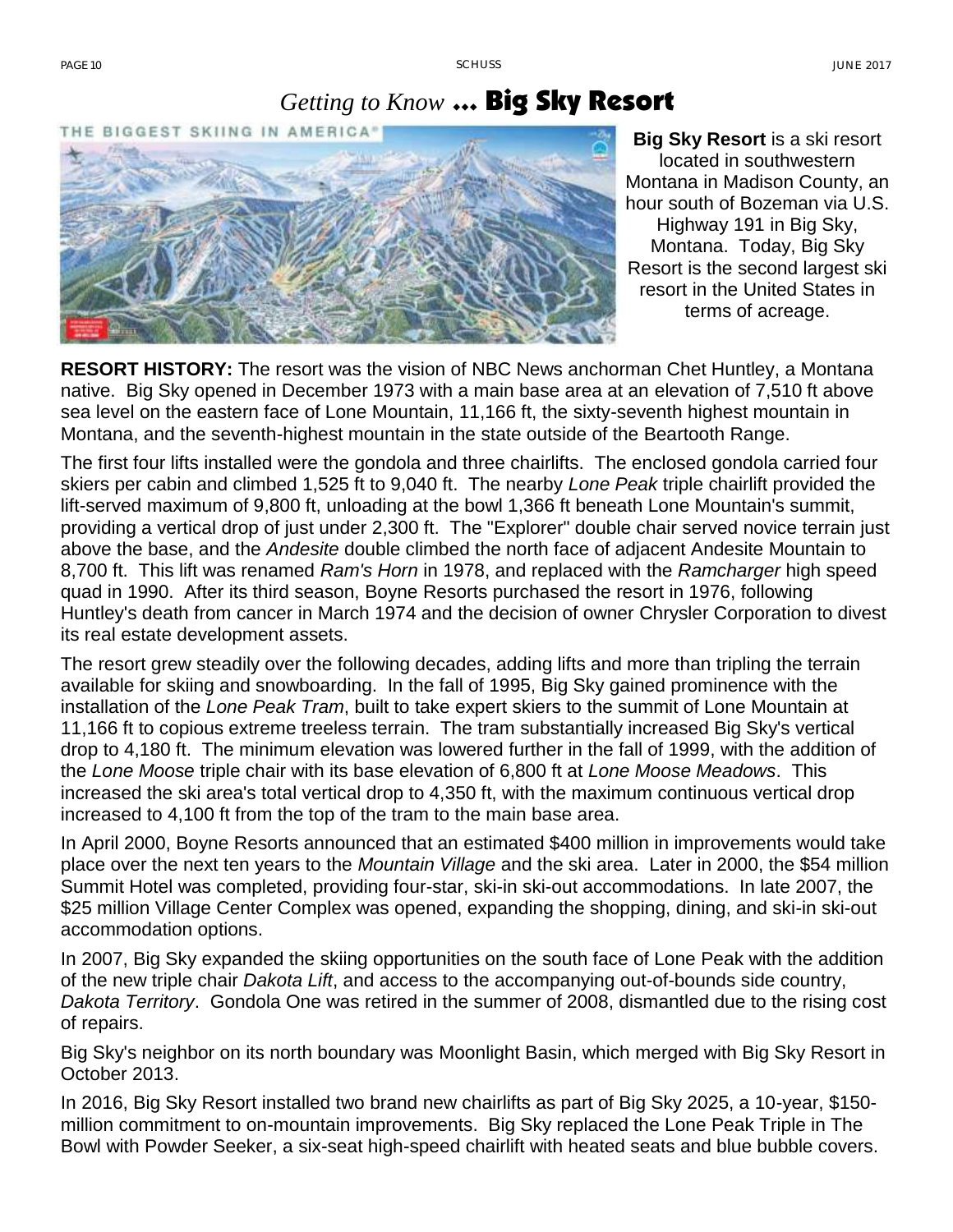

**MyronDpptpcomcast.net** Phone: 443 253 4413 Fax: 410 484 8763

8209 AradeneRoad, Baltimore, MD 21208 7003 Mid-Iran Way, Mashpee, MA 02649

#### **BALTIMORE SKI CLUB, INC.**

The Baltimore Ski Club is a not-for-profit organization dedicated to the promotion and advancement of skiing, ski improvement, competition and social activities.

**Organization** - The management of the BSC is vested in the Executive Council which consists of the President, Vice President, Treasurer, Corresponding Secretary, Recording Secretary and six Directors (see inside cover for list).

**Activities** - The BSC offers weekend and week long trips to Eastern, Western and European Destinations. Club activities throughout the year include a variety of social activities including volleyball, theater, dining, crab feasts, picnic, biking, bowling, etc.

**Meetings** - BSC meetings are held the **2nd** Wednesday of each month.

**Formal** meetings are held **Sep—Apr** at St. Thomas Episcopal Church, 1220 Providence Road, Towson, MD 21286 Doors open at 7:00 p.m.

**Informal** meetings are held **May - Aug.** at Glory Days Grill, 1220 E. Joppa Rd., Towson, MD 21286 about 5:30pm

#### **Membership Information**

| <b>Annual</b><br><b>DUES</b> | NEW<br><b>MEMBERS</b> | <b>RENEWALS</b> |
|------------------------------|-----------------------|-----------------|
| <b>FAMILY</b>                | \$55                  | \$50            |
| <b>REGULAR</b>               | \$38                  | \$33            |
| <b>PARENT</b>                | \$48                  | \$43            |
| <b>STUDENT</b>               | \$16                  | \$11            |

**Send all Schuss newsletter materials to: Sharon Albaugh 3420 Cornwall Rd. Baltimore, MD 21222-6033 E-mail: schusseditor1@verizon.net**

All Schuss Material must be received by the **3rd Friday** of each month and may be edited. Small classified ads for the sale/purchase of equipment or rental of property will be placed at no charge to members on a space available basis. Requests to repeat ads must be made monthly.